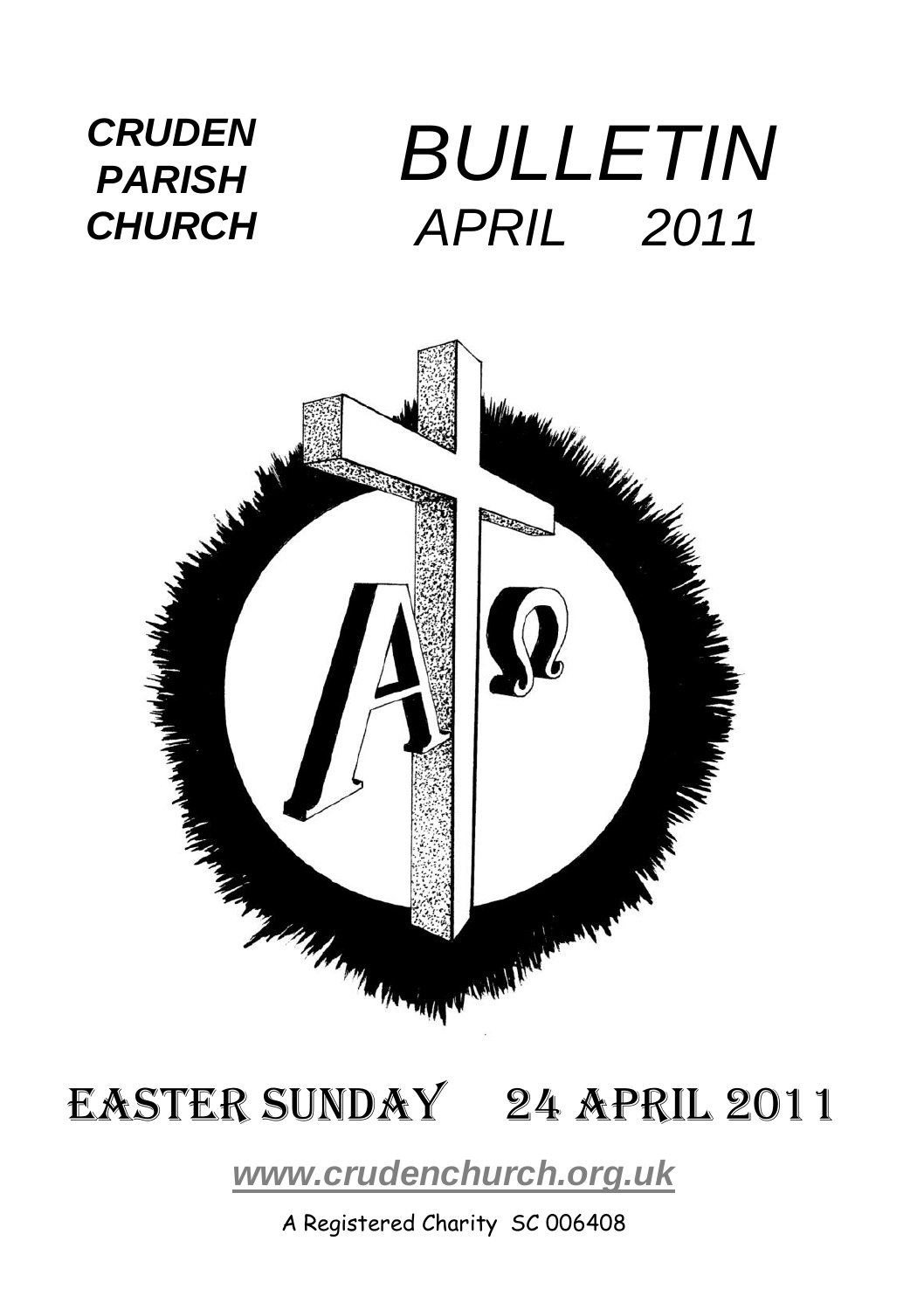# **DIARY DATES**

# **APRIL 2011**

## EACH WEEK

Sundays 10.00 am Children's Sunday Club in the Church & Stables

| Sunday 3rd   |             | $\mathbf{r}$         | <b>MORNING SERVICE</b><br>Admission of New Communicant                                                                                                                                                      | $10.00$ am        |
|--------------|-------------|----------------------|-------------------------------------------------------------------------------------------------------------------------------------------------------------------------------------------------------------|-------------------|
| Monday 4th   |             | $1 - 1$              | Watch and Talk Group 7.30 pm<br>Marilyn Samways, Burnview, 3 Main Street, Cruden Bay                                                                                                                        | at the home of    |
|              |             |                      | The Minister will be on holiday from $5 - 13$ April. Anyone wishing the<br>services of a minister in that period should, in the first instance, contact the<br>Session Clerk, Robert Esson on 01779 812206. |                   |
| Sunday 10th  |             |                      | <b>MORNING SERVICE</b><br>Service conducted by Elders                                                                                                                                                       | $10.00$ am        |
| Sunday 17th  |             | $\ddot{\cdot}$       | <b>MORNING SERVICE</b><br>Guild Sponsored Walk & Church Walk Aden Park                                                                                                                                      | $10.00$ am        |
|              |             |                      | <b>WORSHIP FOR HOLY WEEK</b><br>Monday $18th - Friday 22$ : 7 pm Church<br>(except Tuesday when it is 6.30 pm in the Hall)<br>GOOD FRIDAY – Informal celebration of Holy Communion                          |                   |
| Tuesday 19th |             |                      | <b>BRASS SPECTRUM CONCERT</b><br>in aid of Property Project                                                                                                                                                 | Church<br>7.30 pm |
|              | Sunday 24th | $\ddot{\cdot}$       | <b>EASTER SERVICE</b>                                                                                                                                                                                       | $10.00$ am        |
| Monday 25th  |             | $\ddot{\phantom{a}}$ | The Guild AGM<br>Equatorial Adventure - Rodger Neilson                                                                                                                                                      | 7.30 pm<br>Hall   |

## **brass spectrum**

An evening of music and fun for everyone in aid of the Cruden Parish Church 2011 Property Project in Cruden Parish Church on Tuesday 19 April at 7. 30 pm *Donations welcome on entry*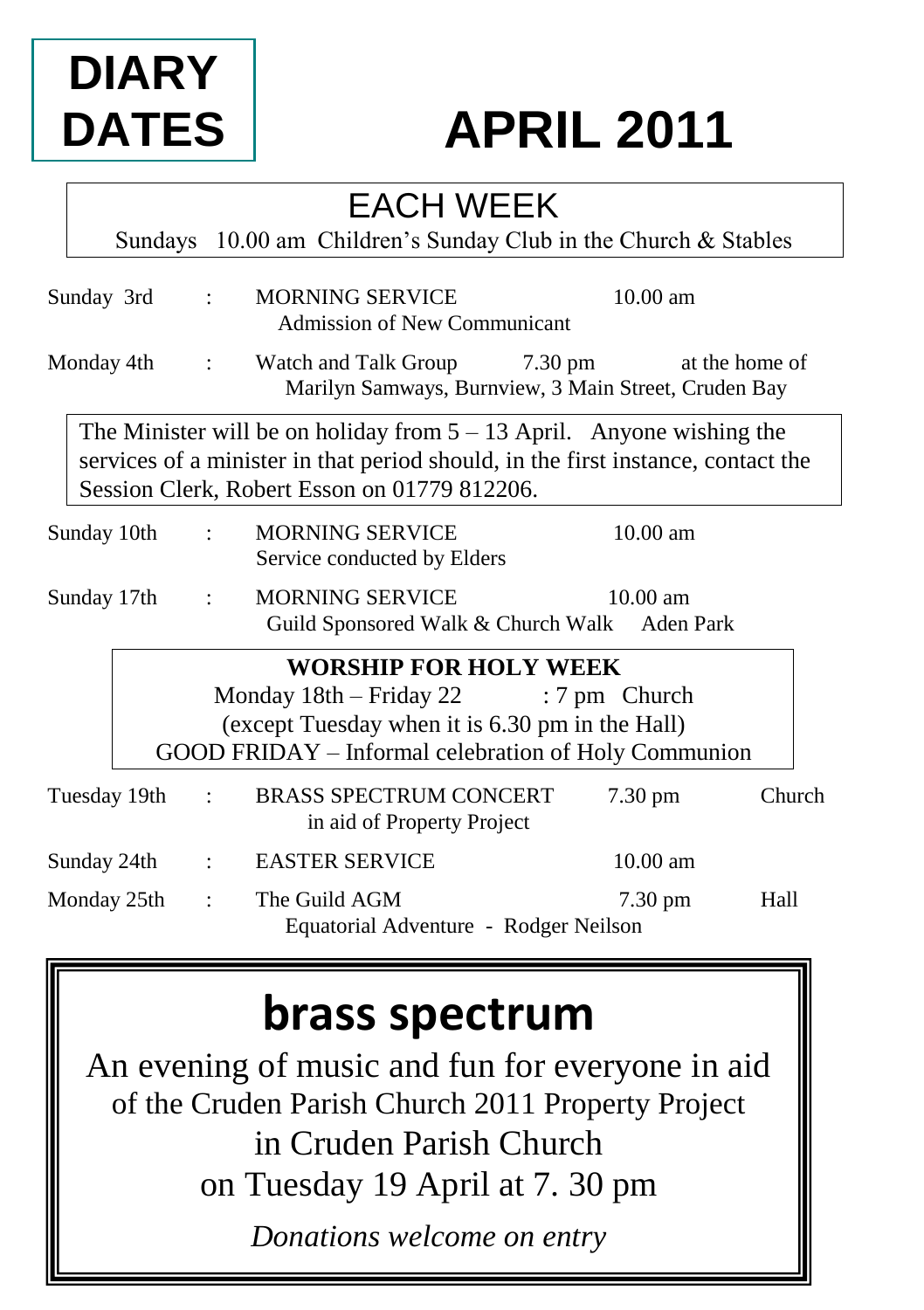# **PARISH REGISTER**

\*(denotes church member)

### **DEATH**

\*Mr George Anderson, Fernbank, Hatton.

## **APRIL HYMN BOOK - CH4**

THE NEXT ISSUE OF THE BULLETIN WILL COME OUT ON **1 MAY**. Copy for inclusion to be handed in to the Manse as soon as possible.

## **NEWS FROM THE KIRK SESSION**

### **Presbytery Elder**

At its March meeting, the Session received a report from Robert Esson in his capacity as the Session's representative elder at the Presbytery of Buchan for 2010/2011. The Session was pleased to reappoint him as its Presbytery Elder for 2011/12.

### **Stewardship**

The Kirk Session would thank all members who have responded positively to our Stewardship Campaign last month. We are grateful for the returned cards promising financial support and also for the money donated.

### **Used Stamps**

Not so long ago we called a halt to our collecting of used postage stamps until we found a new destination for them.

Hearing that the children of one of our parish schools, Hatton of Cruden School, are collecting stamps in aid of the Royal National Institute for the Blind, the Session has agreed it would like members to encourage and support the children in their efforts for a worthy charity.

So once again we appeal to you to save your old stamps, bring them to the church and place them in the box in the welcome area.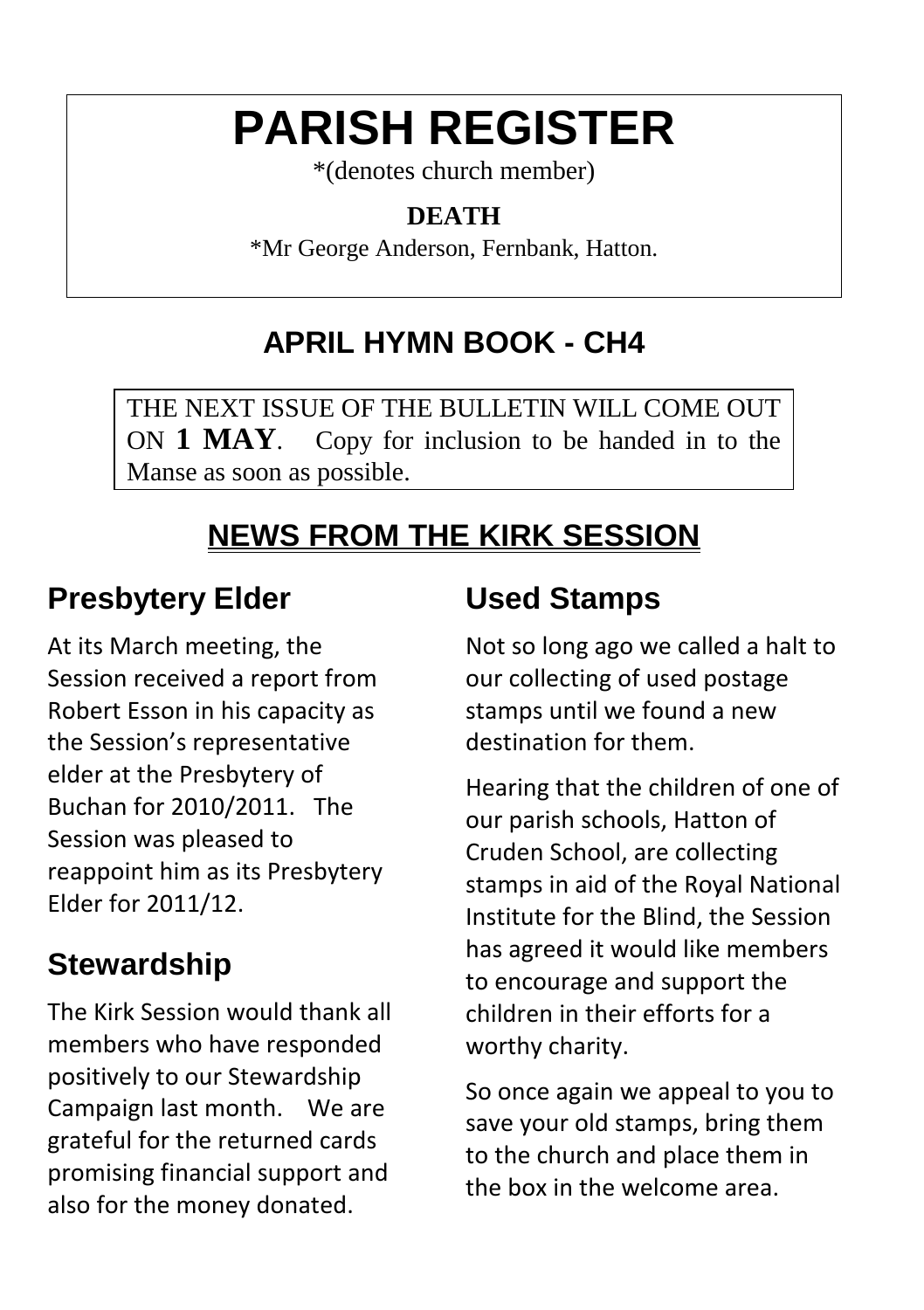## SUNDAY MORNING DUTIES 10 am

| <b>Date</b> | <b>Door</b>                                | <b>Flowers</b>           | <b>Teas</b>                                        | <b>Children</b>                                                                                  |
|-------------|--------------------------------------------|--------------------------|----------------------------------------------------|--------------------------------------------------------------------------------------------------|
| 3 Apr       | Kathleen Craig<br>Iris Durno               | Mary McNaughtan          | Wilma Moir<br>Margaret Adams                       | <b>Easter Holidays</b>                                                                           |
| 10 Apr      | Kathleen Craig<br>Iris Durno               | <b>Helen Fowlie</b>      | Anne Cadey<br>Lewis McKechnie                      | Easter Holidays                                                                                  |
| 17 Apr      | Rosemary Reid<br>Joyce Willox              | <b>Helen Fowlie</b>      | <b>Margaret Jamieson</b><br><b>Elizabeth Bruce</b> | <b>Easter Holidays</b>                                                                           |
| 24 Apr      | Rosemary Reid<br>Joyce Willox              | Norma Forman             | <b>Betty Forrester</b><br>Norma Forman             | Katherine Hyman<br>Maureen Reid<br>S or C Skinner<br>Mary Bratton<br>Charlotte Lamb              |
| 1 May       | <b>Kate Clark</b><br><b>Alison Neilson</b> | Ann Smith                | <b>Betty Forrester</b><br>Norma Forman             | Holiday                                                                                          |
| 8 May       | Kate Clark<br>Alison Neilson               | <b>Wallace Donaldson</b> | <b>CHRISTIAN AID</b><br><b>LUNCH</b>               | Karla Buswell<br><b>Brenda Cadger</b><br>S or C Skinner<br><b>Helen Smith</b><br>Charlotte Lamb  |
| 15 May      | <b>Betty May</b><br>John Lamb              | Anne McNaughton          | Liz Carnie<br>Wilma Moir                           | Katherine Hyman<br>Maureen Reid<br>S or C Skinner<br>Joyce Fowlie<br>Charlotte Lamb              |
| 22 May      |                                            | <b>NO SERVICE</b>        |                                                    | Karla Buswell<br><b>Brenda Cadger</b><br>S or C Skinner<br><b>Mary Bratton</b><br>Charlotte Lamb |
| 29 May      | Sarah Paterson<br>Lewis McKechnie          | Jean Beedie              | Marilyn Samways<br>Fiona Stephen                   | Katherine Hyman<br>Maureen Reid<br>S or C Skinner<br>Helen Smith<br><b>Charlotte Lamb</b>        |

**TO THOSE ON SUNDAY DUTY If you are unable to fulfil your door duty, please try to find your own replacement before informing Sandy Beedie (door rota)- 841370 or Wilma Moir (teas rota) 841516.**

### **SENIOR CITIZENS AFTERNOON TEA**

Since it was very difficult to find a suitable date for the event, the Social Committee have decided to abandon the idea for the present time.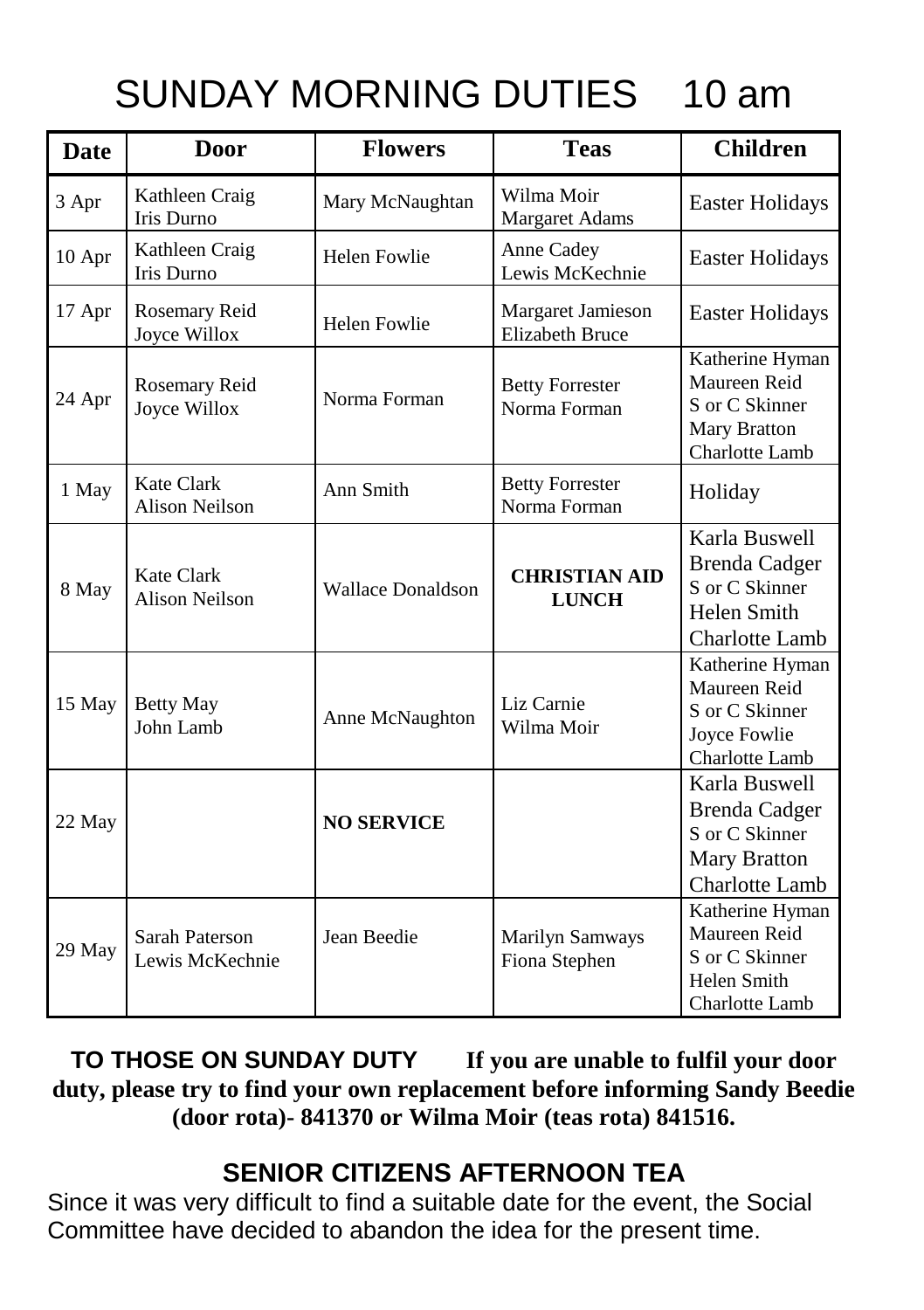# FROM THE MINISTER 23 March 2011

### Dear Friends HOLY WEEK SERVICES

The date of Easter this year is as late as it is likely to be in our lifetimes but it does not matter when it is, it will always remain the most important Christian celebration in any year. The Easter story is the story of how the Christian faith was given birth and every Christian should want to celebrate Easter Sunday.

To make our Easter worship more meaningful, we shall repeat what we did a year or two back when we observed Holy Week in traditional fashion. There will be short acts of worship in Cruden Church on the Monday to the Thursday before Easter culminating in our usual Good Friday informal celebration of Lord's Supper. (See details opposite). I hope many of you will want to come to some or all of these half hour services for what better way will there be to focus the mind for our Easter worship.

### 2011 PROPERTY PROJECT

Our plans to replace windows in the church have run into complications from the point of view of Historic Conservation. The Scottish Churches Architectural Trust consultant (see my letter last month) has issued his report and the Session has agreed to obtain new estimates in line with many of the report's recommendations making it unlikely that we will install double glazed windows. It will probably now be early summer before we know exactly where we stand with respect to obtaining funding. You will not be surprised if I say that our fund raising remains a priority to make it easier for us to obtain grants.

Your friend and minister

Rodge Neilson

 $\tau$ 

Please take special note of the following dates. Wednesday 6 April LAST COFFEE and CHAT Sunday 17 April GUILD SPONSORED WALK Tuesday 19 April BRASS SPECTRUM CONCERT Friday 22 April GOOD FRIDAY COMMUNION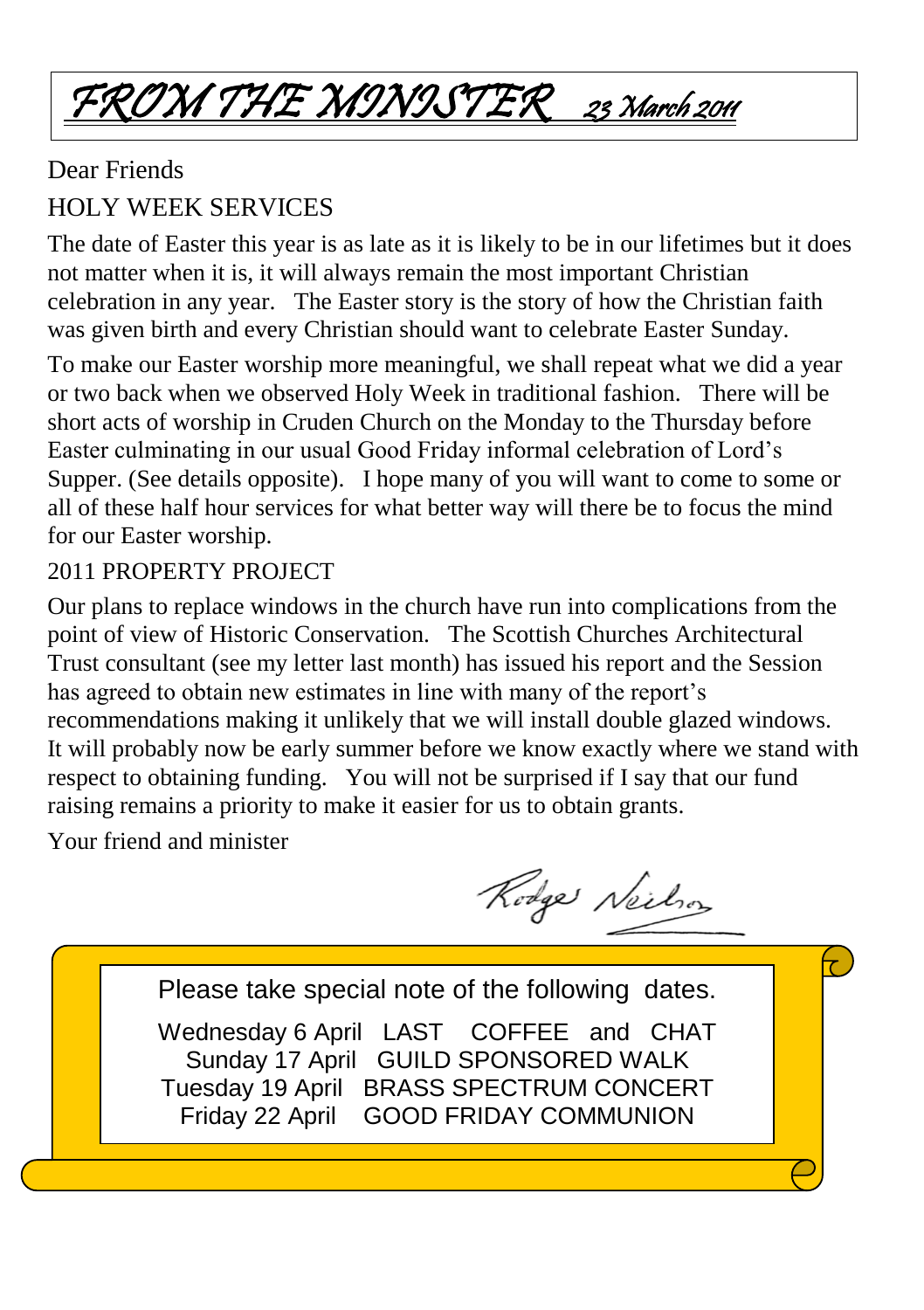

# Christian Aid Week 9 -15 May 2011

The Buttery Morning will be on Saturday 7 May from 10.00 am until 11.30 am in the Public Hall, Hatton. Raffles will be on sale as usual. Admission - £2 per person.

There will be a Christian Aid Lunch on Sunday 15 May following the morning service but check the next Bulletin for confirmation of the date. Tickets will be available near the end of April costing £2.

The House-to-House collection, to be organised by Mary Bratton in Cruden Bay and Rosemary Reid in Hatton, will take place during the week of 8 - 13 May. This year we need to recruit a few more collectors. Even if you can only do one evening or a couple of hours collecting, that would be a big help. Please think about offering your services.

People in rural areas may find an envelope in their Bulletin if we end up struggling to get enough collectors. If that happens, please return it to your Bulletin delivery person, pop it in the plate at the church door or hand it to someone who will be coming to church.

We appeal to those who are tax payers to complete the Gift Aid part on the envelope - this has a value of 28% currently, which means for every £10 gifted, we can claim another  $£2.80$  from the government in tax, which is a very worthwhile boost for charities.

**MACMILLAN CANCER SUPPORT** As many of you know, I sadly lost my Mum (Vena Hockell) last year to cancer. I felt I wanted to do something for her and therefore I have decided to run the Edinburgh Marathon on 22 May this year for Macmillan Cancer Support. I am well into my training for my second attempt at the marathon distance. My first attempt was in New York in 2007, the same year Mum was diagnosed. My goal is to better my time for the distance and help a brilliant and worthwhile charity at the same time. I have set up a Just Giving page to make sponsoring me easier. So I am asking you to help me raise as much as I can for Macmillan, who provided support and friendship to us right to the end of Mum's fight. You can find my page here: http://www.justgiving.com/Legs-of-Lamb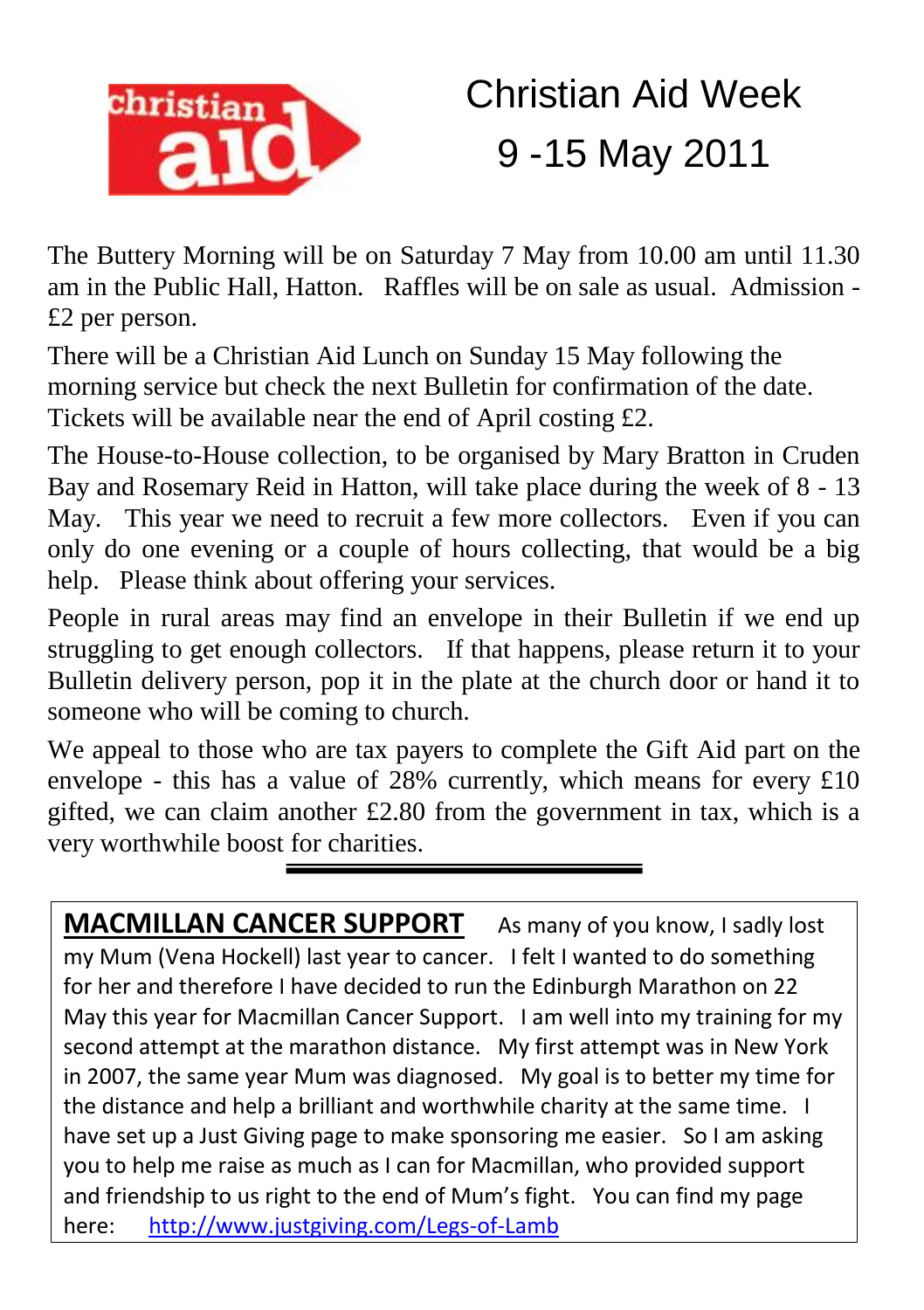REMINDER -- INCIDENT LOG **- Following best practice, there is beside the First Aid Box on a church hall bookshelf an Incident Report Log. Any accident, particularly causing injury, however slight, should be recorded by filling up a form from the Log.**



### Would you like to visit Gethsemane Or stroll down the Mount of Olives Or sail across the Sea of Galilee Or float in the Dead Sea

There have been two pilgrimages to the Holy Land in the last 16 years by members of Cruden Parish Church. The Minister is willing to plan one more pilgrimage to take place next year but only if there are enough people who, without making any commitment at this time, express a genuine interest in considering going on a pilgrimage to the Holy Land. It hardly need be said that those who have gone before have spoken of how wonderful an experience it is.

If you are interested in finding out more then please let the Minister know by emailing [minister@crudenchurch.org.uk](mailto:minister@crudenchurch.org.uk) or phoning 01779 841229.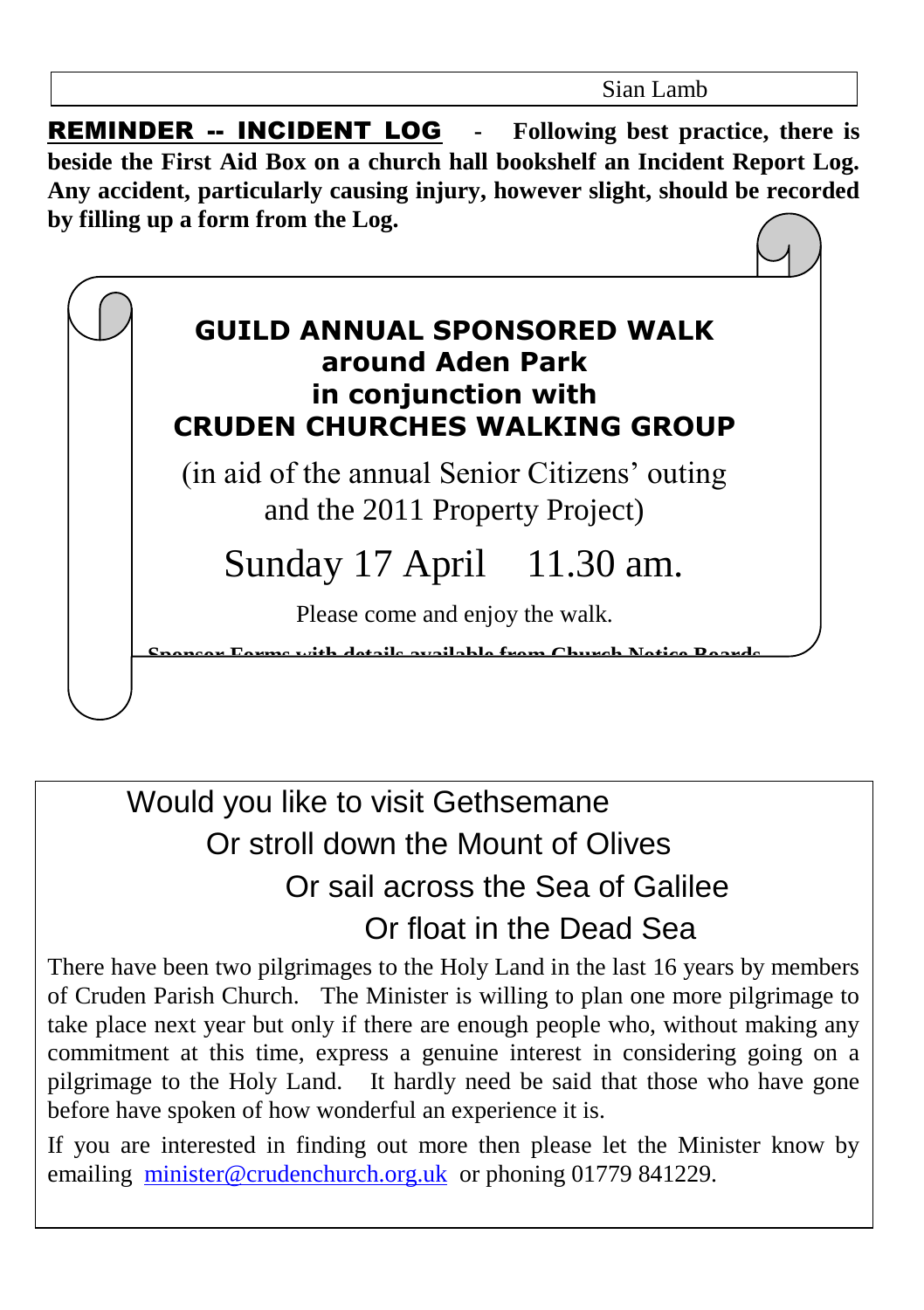

to **Mrs Anne McNaughton, 48 Slains Crescent, Cruden Bay** who will be celebrating her 80th Birthday this month.

To the Minister's knowledge, the only church family caught up in the Japan disaster was Jim and Amy Taylor from Cruden Bay. We are happy to report that their son, Andrew, phoned home soon after the earthquake and tsunami struck to report that he was safe and well.



# **CRUDEN CHURCH GUILD**

The February meeting of the Guild was well attended. After the opening hymn, prayer and reading, Rosemary Pittendrigh welcomed our speaker for the evening, the Reverend Stephen Emery. He told of his triumph over adversity as he finally achieved his lifelong wish to be a Church of Scotland Minister. This proved to be an amusing, uplifting and sometimes touching story. Kathleen Craig then gave an excellent vote of thanks.

Rosemary then announced that this year, the sponsored walk would take place at Aden Park, on Sunday April 17th. All participants would meet at the Church car park at 11.30 am. Both the Guild and the Church Walking Group would join forces and monies raised would be shared between the OAP outing and the Church Project.

*All are welcome to come along to any of our meetings.*

MARCH MEETING. Monday 28th March. Mr George Cruickshank will give a talk and presentation about Scotland's Mountains.

APRIL MEETING. Monday 25th April. AGM and an illustrated talk by Rodger Neilson entitled "An Equatorial Adventure".

*Lorraine Neilson.*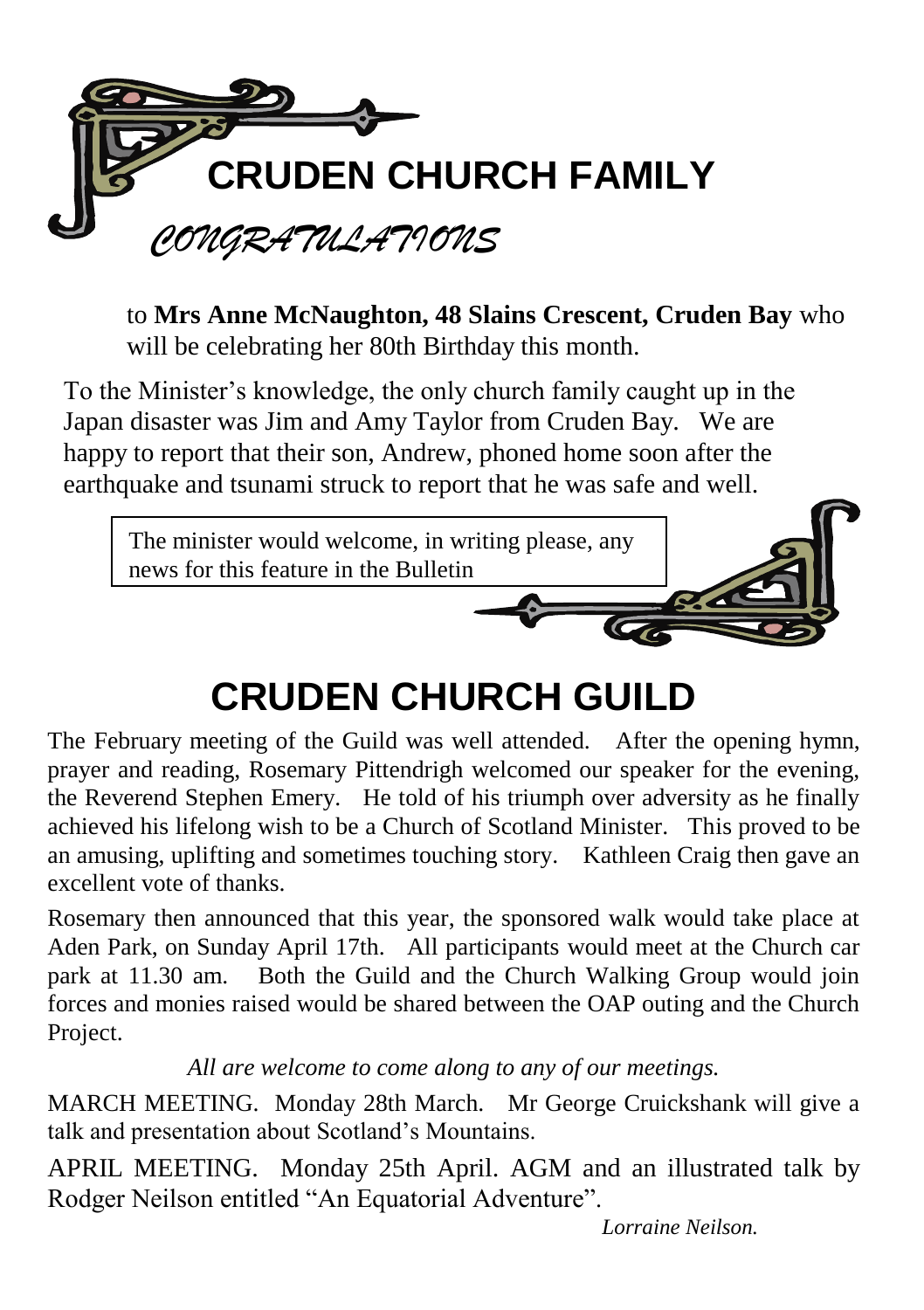# **WATCH AND TALK GROUP**

A History of the Bible presented by Ann Widdecombe.

Ann Widdecome based her talk on the Ten Commandments - their origin and their subsequent effect on the lives and beliefs of people of various religions who have accepted them as being the Laws given to Moses on Mount Sinai. Moses is reputed to have written the first five Books of the Old Testament and he received the Laws during the Exodus of the Israelites from Egypt to the promised land of Canaan. The Jews, in fact, believe that there are 613 Laws of Moses but the Rabbi, interviewed by Miss Widdecombe, confessed to having a slight problem remembering them all.

The message coming across from Miss Widdecombe seemed to be that if we do not live by and keep the Commandments, there is bound to be a deterioration of the standards in people's lives, a fact which seems to be showing itself already if people's behaviour in today's world is anything to go by. Miss Widdecombe stressed the fact that the lack of educating everyone, both young and old, in the meaning of the Ten Commandments and the need to live our lives by them, leads to a continual lack of respect by people towards each other. She is probably right, whether one has any religious beliefs or not, since to follow the Commandments must surely be for the good of mankind rather than having a detrimental effect as claimed by some.

Our next Meeting will be on Monday 4th April at 7.30 pm at the home of Mrs Marilyn Samways, 3 Main Street, Cruden Bay, where old and new members will be made very welcome.

*Jenny McGarrol*

**Fairtrade Stall** Our recent stall sold goods to the value of £351.10 over 2 Sundays, the Guild Meeting and the Coffee and Chat. The organisers were delighted with the response and say "Thank you" for the support. A discount of 10% has been passed to the Treasurer which is £35.10.

**Book Stall** After 2 Sundays, books to the value of £150 were sold. Thanks to all those who browsed and purchased. Sadly the shop from where we sourced the books has closed and, consequently, it is uncertain whether or not we will have another Book Stall.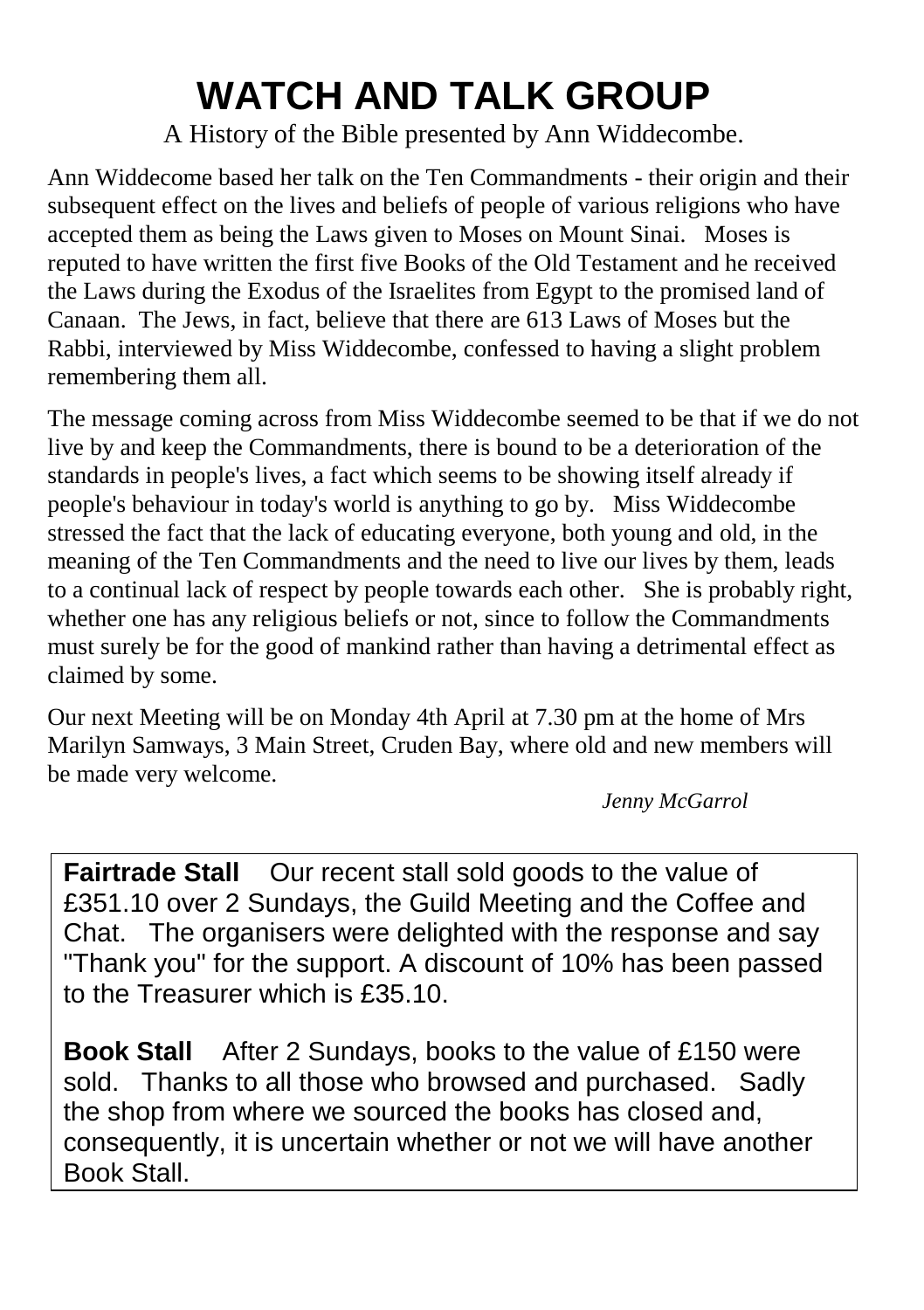**Minute of Annual Stated Meeting held on Sunday 6 March 2011 in Cruden Parish Church during the morning service. The Rev Rodger Neilson presided over the meeting which was opened with prayer.**

#### **Minute:**

The minute of the 2010 Annual Stated Meeting was approved on the motion of Shonah Taylor seconded by Wilma Moir.

#### **Annual Accounts:**

The accounts had been approved by the Kirk Session at its meeting on 21 February and in the required independent examination found to be in order. A summary of the accounts had been previously distributed to members in the Bulletin and a number of full copies including the budget for 2011 were made available to those attending the meeting.

Rosemary Pittendrigh, Treasurer, reported that givings to the General Fund totalled £43,570 with a total income of £46,638. Adding other funds gave total church income of £62,085. General Fund expenditure was £52,123, leaving a deficit of £5,485 but there is an imminent tax reclaim of over £5,676. Mrs Pittendrigh provided an update on the Property Project Account.

Mrs Pittendrigh went on to give an account of the 2011 Budget which, even after achieving an income increase of just over £10,000, would result in a deficit of £1,000. Once again, a good result from the annual Stewardship Campaign is paramount.

Mr Neilson thanked Mrs Pittendrigh for all her work throughout the year and expressed thanks also to the Congregation's Independent Examiner Alistair Bain who, once again, had been assisted by Shonah Taylor.

#### **Minister's Report:**

Congregational life continued at the level and pace of the previous year. In January, August and November, three services were conducted by various elders and members and these were particularly well received. Little progress has been made in disposing of the West Church but a decision on the outline planning application for the site is expected in early 2011. The most significant event of the year was the discovery in the summer of extensive wet rot in the Old Church leading to the launching of an Appeal to raise £60,000 (later revised upwards to £80,000) to deal with the wet rot and replace most of the sanctuary windows. Mr Neilson concluded by bringing the story of the Old Church Project up to date.

#### **Election of Members to serve on Kirk Session Committees:**

Having thanked the retiring members, Mr Neilson called for nominations to fill the three vacancies for members to serve on Session Committees.

| Nominee        | <b>Proposer</b>      | Seconder               |
|----------------|----------------------|------------------------|
| Fiona Stephen  | Marilyn Samways      | <b>Beatrice Fawkes</b> |
| Michael Buchan | Rosemary Pittendrigh | David Singleton        |

There were no further nominations of anyone willing to serve so Mr Neilson declared that those nominated were elected to serve on the Kirk Session Committees, with a vacancy still to be filled. It was agreed that Kathryn Anderson, one of the retiring members who was not present to indicate whether she would be willing to stand for election, would be asked if she would continue to serve.

#### **Closure:**

There being no other business, Mr Neilson closed the meeting with prayer.